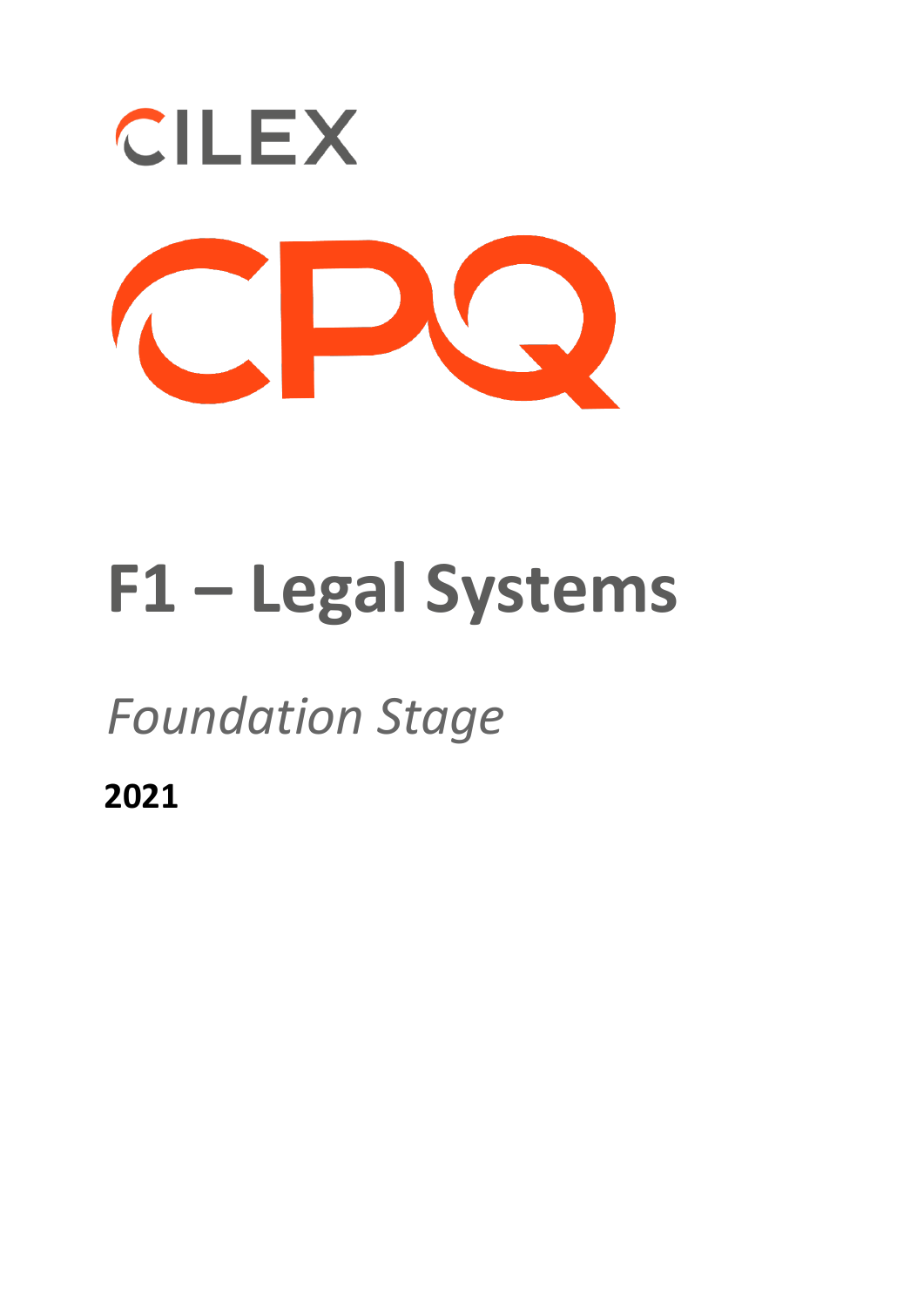## **F1: Legal Systems**

The aim of this module is to give you a fundamental knowledge and understanding of key elements of the English legal system and the constitution. The module explores the distinction between civil and criminal law and that between common law and equity, as well as the hierarchy of the courts. There is a focus on the creation of law, legislative and executive powers as well as the power of the judiciary, including interpretation, precedent, and judicial review. In addition, the module will introduce the framework for the protection of civil liberties, human rights and equality within the UK.

On completion of the module, you will be able to assess the appropriate track for a civil case and decide the appropriate court of first instance for a criminal matter. You will demonstrate practical knowledge of the most appropriate method of ADR based on circumstances, be able to identify whether a case has merit to warrant application for judicial review and analyse whether a particular characteristic is protected under the Equality Act 2010.

The module covers:

- Structure and classification of law; common law and equity
- The English legal system; criminal and civil courts and procedures
- Provision and regulation of legal services
- The nature of the UK constitution the roles and powers of the legislature, the executive and the judiciary and sources of law
- The protection of civil liberties, human rights and equality

### **Learning Outcomes**

By the end of this module you will be able to:

- 1. Explain the structure and classification of the law and how the UK legal system operates, understanding court hierarchy, objectives and available remedies
- 2. Be able to make sound assessments of the appropriate court, procedures and remedies based on a set of facts and recommendations for methods of settling disputes outside the court system
- 3. Identify key roles and personnel involved in the provision of legal services in England and Wales, including lay persons, and explain how the sector is regulated
- 4. Describe how legislation is created and interacts with common law, and demonstrate practical knowledge of the doctrine of precedent, being able to rationalise a case decision in a given scenario
- 5. Explain the nature and structure of the UK constitution and its key principles, and be able to assess whether there are sufficient grounds for judicial review based on a set of facts
- 6. Describe how human rights and equality are protected in law, and be able to practically apply this knowledge to a given scenario

#### *Linked online assessment: F1*

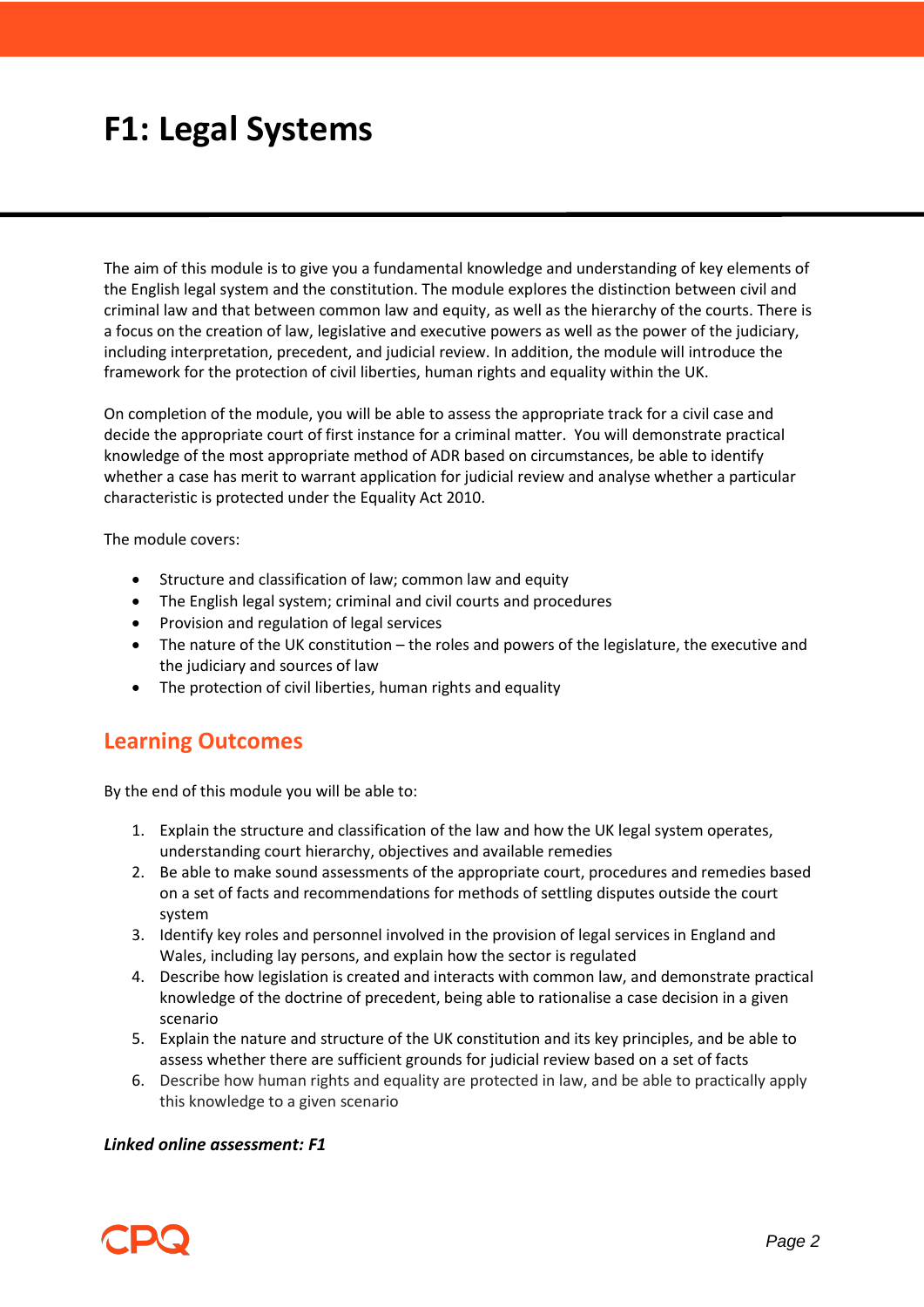| 1.<br>The structure of<br>law and its<br>classifications | As a trainee in any legal services role, you must be able to explain how<br>the law is classified. This requires understanding of the distinction<br>between civil and criminal law, and common law and equity, especially<br>in relation to remedies. Therefore you will need to know the following:<br>The classification, impact and all-pervasive nature of law<br>a)<br>How law affects our daily lives<br>Definitions of civil and criminal law<br>Definitions of, and comparisons between, common law and<br>$\bullet$<br>equity and legislation<br>Common law and civil law systems<br>b) Distinguishing civil and criminal law<br>Burden and standard of proof<br>Objectives<br>٠<br>Remedies<br>Case citation<br>Distinguishing common law and equity<br>c)<br>• The meaning of equity<br>Why and how equity was created, and its relationship to the<br>common law, including the Judicature Acts 1873-75<br>The maxims of equity and equitable remedies<br>Equitable innovations; mortgages and trusts                                                     |
|----------------------------------------------------------|------------------------------------------------------------------------------------------------------------------------------------------------------------------------------------------------------------------------------------------------------------------------------------------------------------------------------------------------------------------------------------------------------------------------------------------------------------------------------------------------------------------------------------------------------------------------------------------------------------------------------------------------------------------------------------------------------------------------------------------------------------------------------------------------------------------------------------------------------------------------------------------------------------------------------------------------------------------------------------------------------------------------------------------------------------------------|
| The English legal<br>2.<br>system                        | It is vital that you, as a trainee legal practitioner, have an overview and<br>understanding of both the criminal and civil courts in England and<br>Wales; the protocols in relation to civil cases, the prosecution of<br>criminal offences and alternatives to judicial resolution of disputes.<br>You will therefore need to have practical knowledge of:<br>The criminal legal system in England and Wales:<br>a)<br>The roles, function, jurisdiction and personnel of the<br>Magistrates Court, Crown Court, Court of Appeal and<br>Supreme Court, including the role of laypersons<br>Different types of offence: summary offences, offences triable<br>b)<br>either way and offences triable only on indictment<br>The main objectives of the Criminal Procedure Rules 2015<br>including the purpose of the overriding objective<br>The prosecution of criminal offences by the Crown<br>$\bullet$<br>Prosecution Service, including the Full Code Test, and an<br>understanding of private prosecution<br>The civil legal system in England and Wales:<br>c) |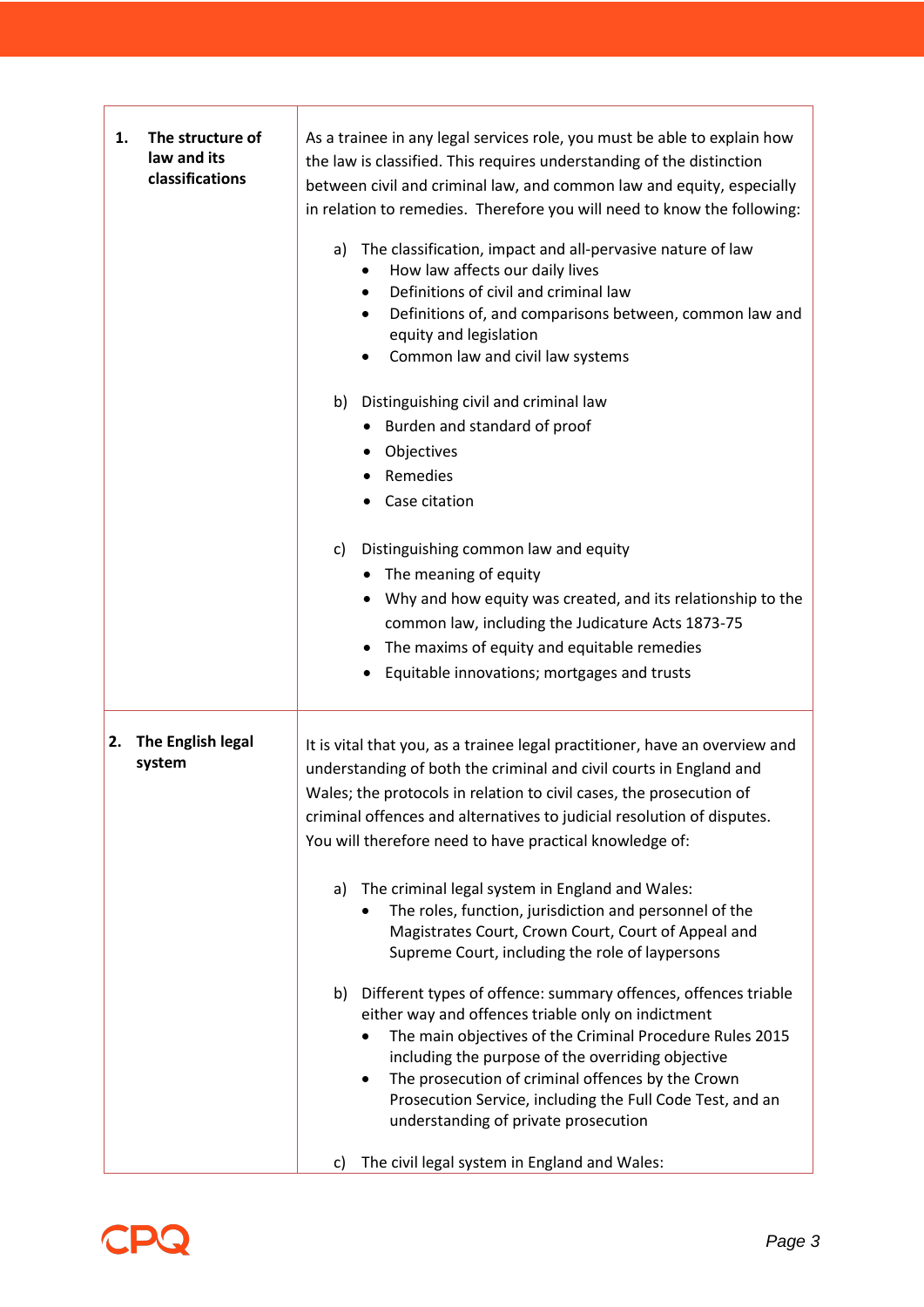| The roles, function and personnel of the County Court, the<br>$\bullet$<br>High Court, the Court of Appeal and the United Kingdom<br>Supreme Court<br>The main objectives of the Civil Procedure Rules 1998<br>$\bullet$<br>including the purpose of the overriding objective<br>Jurisdiction of the County Court or High Court; allocation of<br>$\bullet$<br>cases and the three-track system (small claims, fast track<br>and multi-track<br>Practice direction 26<br>$\circ$<br>The Practice Direction - Pre-action conduct and protocols<br>$\bullet$                                                                                                                                                                                                   |
|--------------------------------------------------------------------------------------------------------------------------------------------------------------------------------------------------------------------------------------------------------------------------------------------------------------------------------------------------------------------------------------------------------------------------------------------------------------------------------------------------------------------------------------------------------------------------------------------------------------------------------------------------------------------------------------------------------------------------------------------------------------|
| The system of appeal routes within the court hierarchy, for<br>d)<br>both civil and criminal cases, including:<br>Appeals in criminal cases<br>From the Magistrates to the Crown Court, including<br>$\circ$<br>appeals against conviction and to the Divisional Court<br>of the High Court by means of case stated on a point of<br>law<br>Crown Court appeals against conviction and/or<br>$\circ$<br>sentence to the Court of Appeal<br>The role of the Criminal Division of the Court of Appeal<br>$\circ$<br>The role of the Criminal Cases Review Commission<br>$\circ$<br>Appeals in civil cases<br>County Court or High Court appeals against Judgment<br>$\circ$<br>to Civil Division of Court of Appeal<br>Appeals to the Supreme Court<br>$\circ$ |
| The concept of the legal personality; natural and juristic<br>e)<br>persons, including incorporated companies and limited liability<br>partnerships, and examples of when it may be appropriate to<br>'pierce the corporate veil'                                                                                                                                                                                                                                                                                                                                                                                                                                                                                                                            |
| The options for settling disputes outside the court system and<br>f)<br>the advantages and disadvantages of different types of<br>Alternative Dispute Resolution (ADR), including:<br>Alternative Dispute Resolution (ADR) and comparison of<br>the features of negotiation, mediation and conciliation,<br>arbitration<br>Online Dispute Resolution (ODR)<br>٠<br>Circumstances in which and by whom these different types<br>$\bullet$<br>of resolution might be used<br>Alternative criminal out of court solutions, including:<br>$\bullet$<br>Penalty notices<br>$\circ$<br>Warnings<br>$\circ$<br>Cautions<br>$\circ$<br>Conditional caution and diversion<br>$\circ$                                                                                  |
| Emerging concepts of online courts<br>g)                                                                                                                                                                                                                                                                                                                                                                                                                                                                                                                                                                                                                                                                                                                     |
|                                                                                                                                                                                                                                                                                                                                                                                                                                                                                                                                                                                                                                                                                                                                                              |

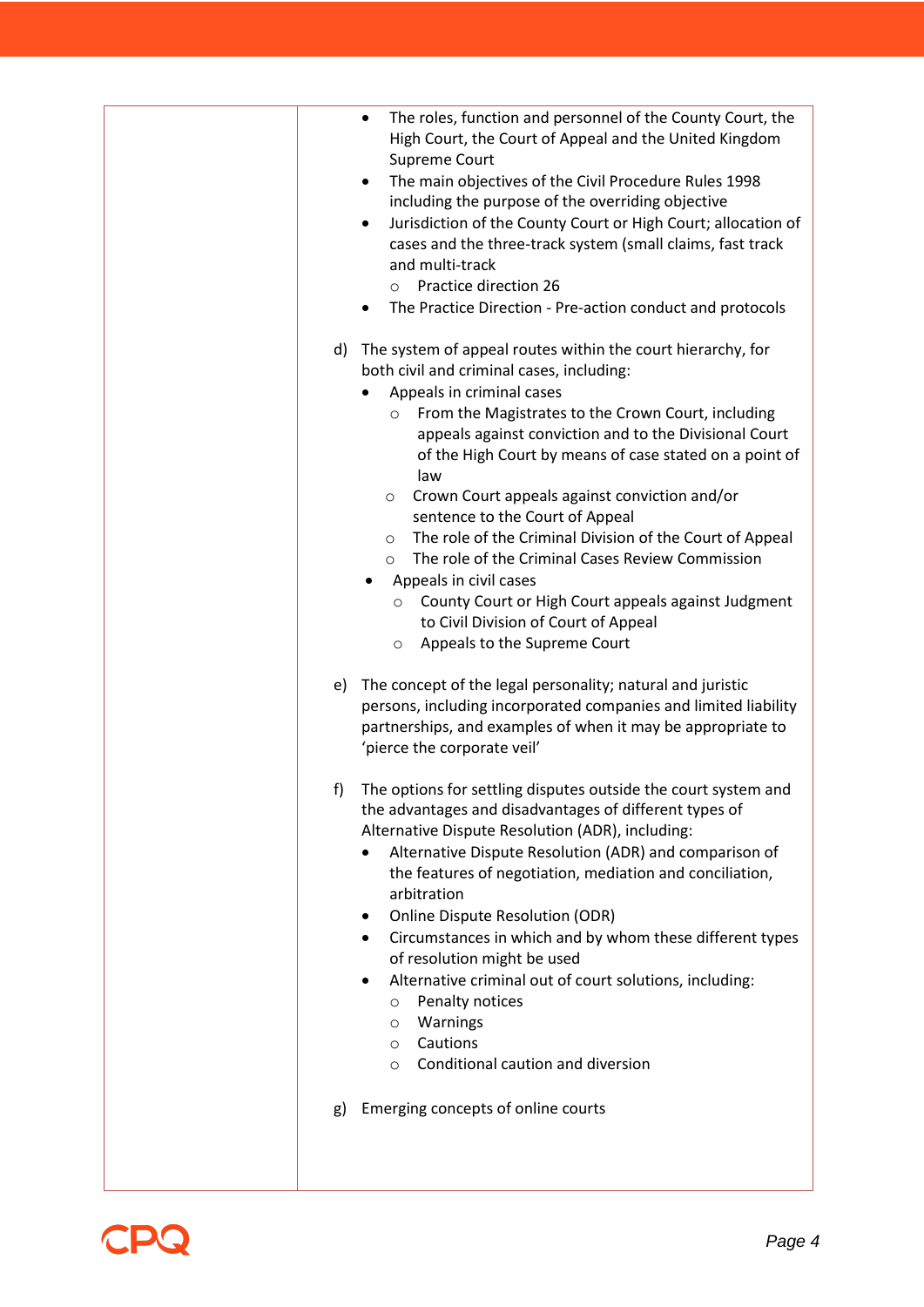| 3. The provision of<br>legal services and its<br>regulation | As a trainee in the legal services sector, you will work alongside various<br>qualified legal professionals in the administration of legal cases. You are<br>responsible for ensuring that the work you do is compliant with<br>relevant regulatory requirements, and that you work in an ethically<br>responsible manner. Therefore, you will need to know the following:<br>The formal training and work undertaken by different legal<br>a)<br>professionals within England and Wales, including:<br>Chartered legal executive<br>Solicitor<br>Barrister<br>$\bullet$                                                                                                                                                                                                                                                                                                                                                |
|-------------------------------------------------------------|-------------------------------------------------------------------------------------------------------------------------------------------------------------------------------------------------------------------------------------------------------------------------------------------------------------------------------------------------------------------------------------------------------------------------------------------------------------------------------------------------------------------------------------------------------------------------------------------------------------------------------------------------------------------------------------------------------------------------------------------------------------------------------------------------------------------------------------------------------------------------------------------------------------------------|
|                                                             | b) The role of the Lord Chancellor/Secretary of State for justice<br>and the main types of judge, including the appointment and<br>jurisdiction of each level of judge:<br>Justices of the Supreme Court<br>$\bullet$<br>Lords Justices of Appeal<br>$\bullet$<br><b>High Court Judges</b><br>$\bullet$<br>Circuit judges<br>٠<br>Recorders<br>District judges<br>٠                                                                                                                                                                                                                                                                                                                                                                                                                                                                                                                                                     |
|                                                             | This section follows on from learning in the Ethics and Professional<br>Responsibility 1. module:                                                                                                                                                                                                                                                                                                                                                                                                                                                                                                                                                                                                                                                                                                                                                                                                                       |
|                                                             | c) The role, purpose and authority of regulatory bodies relevant<br>to the legal profession, including:<br><b>Solicitors Regulation Authority (SRA)</b><br>٠<br>Chartered Institute of Legal Executives (CILEx)<br>$\bullet$<br>Bar Standards Board (BSB)<br>$\bullet$<br><b>Financial Conduct Authority (FCA)</b>                                                                                                                                                                                                                                                                                                                                                                                                                                                                                                                                                                                                      |
|                                                             | Regulatory safeguards and professional ethics governing<br>d)<br>professional services and client/customer engagement in legal,<br>financial, and accounting services, including:<br>Collection, storage and use of client data, with reference to<br>the Data Protection Act 2018 and General Data Protection<br>Regulation and cybersecurity<br>Financial crime and associated legislation including<br>compliance with anti-money laundering guidance, with<br>reference to the Money Laundering and Terrorist Financing<br>(amendment) Regulations 2019<br>Receiving and dealing with client money with reference to<br>CILEx Regulation accounts outcomes and the Solicitors<br><b>Regulatory Authority Accounts Rules</b><br>Compliance with the Principles set out in the Solicitors<br>Regulation Authority Code of Conduct for Solicitors,<br>particularly in relation to maintaining trust and acting fairly, |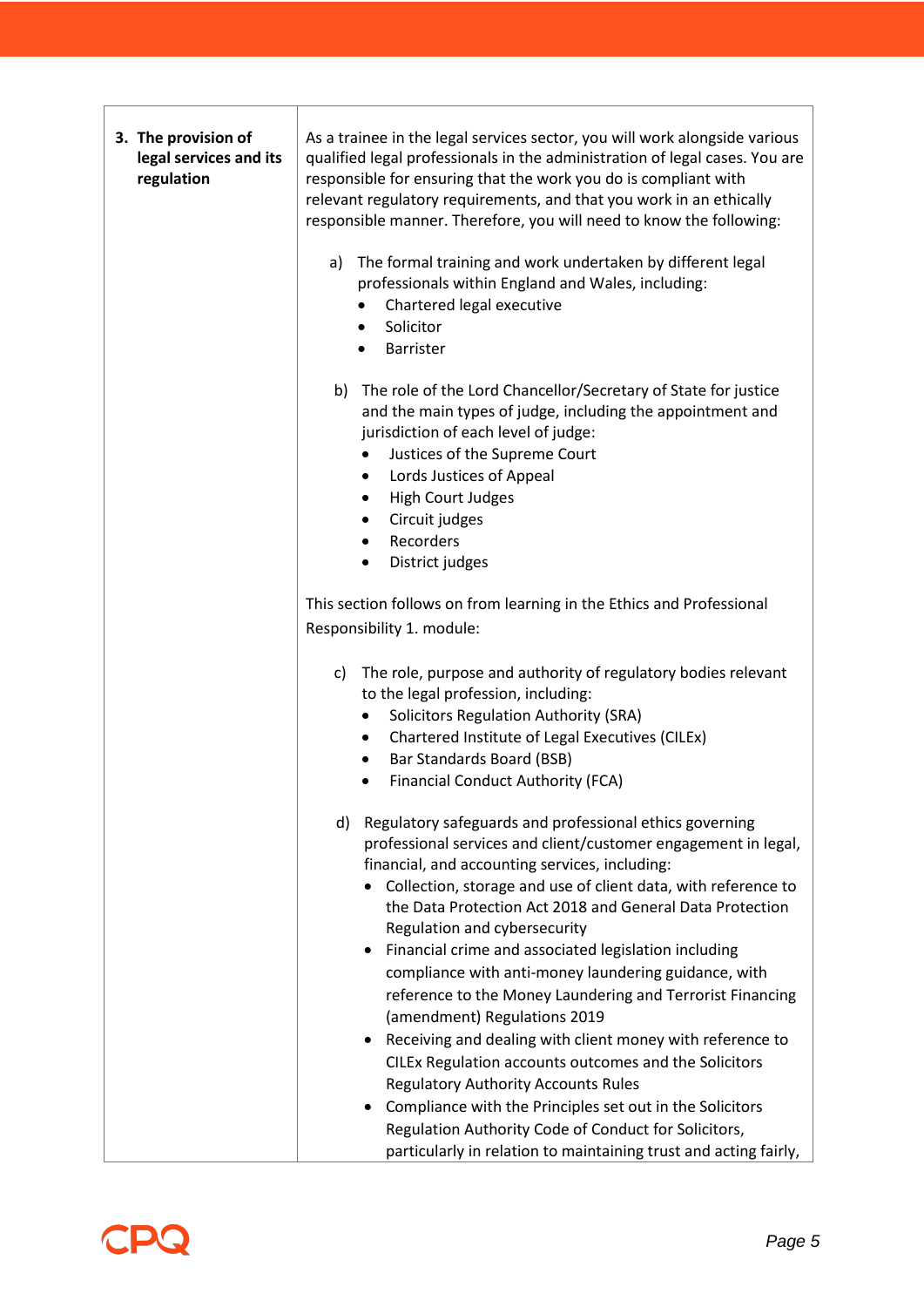|    |                                      | competence, conflict of interests and confidentiality and<br>disclosure<br>Personal responsibility for compliance with regulatory<br>requirements                                                                                                                                                                                                                                         |
|----|--------------------------------------|-------------------------------------------------------------------------------------------------------------------------------------------------------------------------------------------------------------------------------------------------------------------------------------------------------------------------------------------------------------------------------------------|
| 4. | The nature of the UK<br>constitution | Legal practitioners must have an underpinning knowledge of how the<br>UK constitution was formed and has developed over time, in order to<br>understanding the many conventions still prevalent in modern law and<br>politics. Therefore, you will need to know the following:                                                                                                            |
|    |                                      | a) Understanding the UK constitution<br>The purpose, function and uncodified nature of the UK<br>constitution<br>The key doctrines of parliamentary sovereignty<br>The rule of law<br>$\circ$<br>The separation of powers<br>$\circ$                                                                                                                                                      |
|    |                                      | b) Sources from which the UK constitution is derived<br>Key constitutional documents (including Magna Carta and<br>the Bill of Rights)<br><b>Acts of Parliament</b><br>Common law<br>Royal Prerogative<br><b>Constitutional conventions</b><br>International law; including impact of European Convention<br>$\bullet$<br>on Human Rights and the Human Rights Act 1998, and of<br>EU law |
|    |                                      | Political governance and power<br>C)<br>The Westminster model of government and its key<br>elements<br>The unitary nature of the state and the devolution of<br>power to Scotland, Wales and Northern Ireland                                                                                                                                                                             |
| 5. | Legislative power                    | Building on your knowledge of the UK constitution, in order to become<br>an effective legal practitioner, you must be able to effectively navigate<br>and analyse sources of law. This requires an understanding of the<br>location and operation of legislative power within the UK. Therefore,<br>you will need to know the following:                                                  |
|    |                                      | a) The structure of the UK legislature<br>The bicameral system<br>The composition and functions of the House of Commons<br>٠<br>and House of Lords<br>The role of the monarch                                                                                                                                                                                                             |
|    |                                      | Primary legislation; creation of Acts of Parliament<br>b)                                                                                                                                                                                                                                                                                                                                 |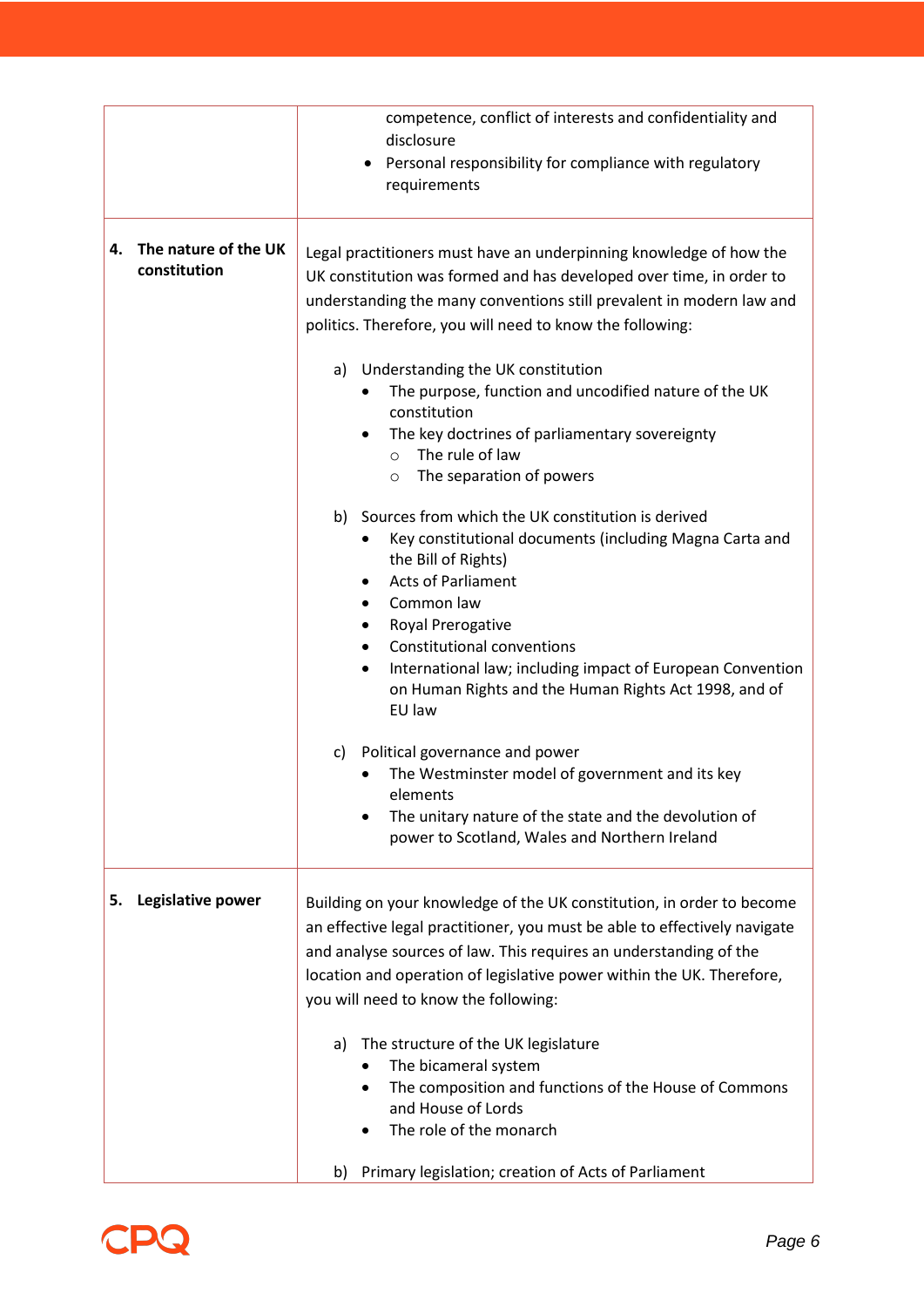|                              | ٠                                                                                                                                                                                                                                                                                                                                                                                                                                                                                                                                                                                                                                                                                                                                                                                                      |
|------------------------------|--------------------------------------------------------------------------------------------------------------------------------------------------------------------------------------------------------------------------------------------------------------------------------------------------------------------------------------------------------------------------------------------------------------------------------------------------------------------------------------------------------------------------------------------------------------------------------------------------------------------------------------------------------------------------------------------------------------------------------------------------------------------------------------------------------|
|                              | Definition of primary legislation<br>Consultation processes prior to the introduction of a bill to<br>Parliament: green and white papers; the Law Commission;<br>formal consultation processes<br>Types of Bills: Public Bills (Government and Private<br>٠<br>Members' Bills); Private Bills; Hybrid Bills<br>The stages and creation of an Act of Parliament: Speaker's<br>$\bullet$<br>Certificate; First Reading; Second Reading; Committee<br>Stage; Report Stage; Third Reading and Royal Assent in the<br>House of Commons and House of Lords<br>The Parliament Acts 1911-1949<br>The Structure and content of an Act of Parliament<br>c) Secondary (or delegated) legislation, its creation and control<br>Types of delegated legislation<br>Parliamentary control over delegated legislation: |
|                              | publication, laying before Parliament; Parliamentary<br>committees; how the controls are effected in practice.<br>Judicial control over delegated legislation; substantive and<br>procedural ultra vires<br>Advantages and disadvantages of delegated legislation                                                                                                                                                                                                                                                                                                                                                                                                                                                                                                                                      |
| <b>Executive power</b><br>6. | It is essential for a trainee in the legal services sector to understand the<br>role, function and power of the executive in the governance of the<br>country. Therefore, you will need to know the following:                                                                                                                                                                                                                                                                                                                                                                                                                                                                                                                                                                                         |
|                              | Key roles within the executive branch of the constitution<br>a)<br><b>Prime Minister</b><br>Secretaries of State<br>Cabinet ministers<br>Civil Service                                                                                                                                                                                                                                                                                                                                                                                                                                                                                                                                                                                                                                                 |
|                              | The role of the Crown<br>b)<br>Exercise of prerogative powers, including the interaction<br>between prerogative and legislative power                                                                                                                                                                                                                                                                                                                                                                                                                                                                                                                                                                                                                                                                  |
|                              | Mechanisms of political accountability for the exercise of<br>C)<br>executive power, including the conventions of individual<br>ministerial responsibility and collective cabinet responsibility                                                                                                                                                                                                                                                                                                                                                                                                                                                                                                                                                                                                       |
| <b>Judicial Power</b><br>7.  | Trainee legal practitioners must develop skills and knowledge to<br>effectively analyse and apply the law. It is therefore crucial that you<br>acquire an understanding of the role and function of the judiciary, the<br>development of the common law, the meaning of key phrases and                                                                                                                                                                                                                                                                                                                                                                                                                                                                                                                |
|                              |                                                                                                                                                                                                                                                                                                                                                                                                                                                                                                                                                                                                                                                                                                                                                                                                        |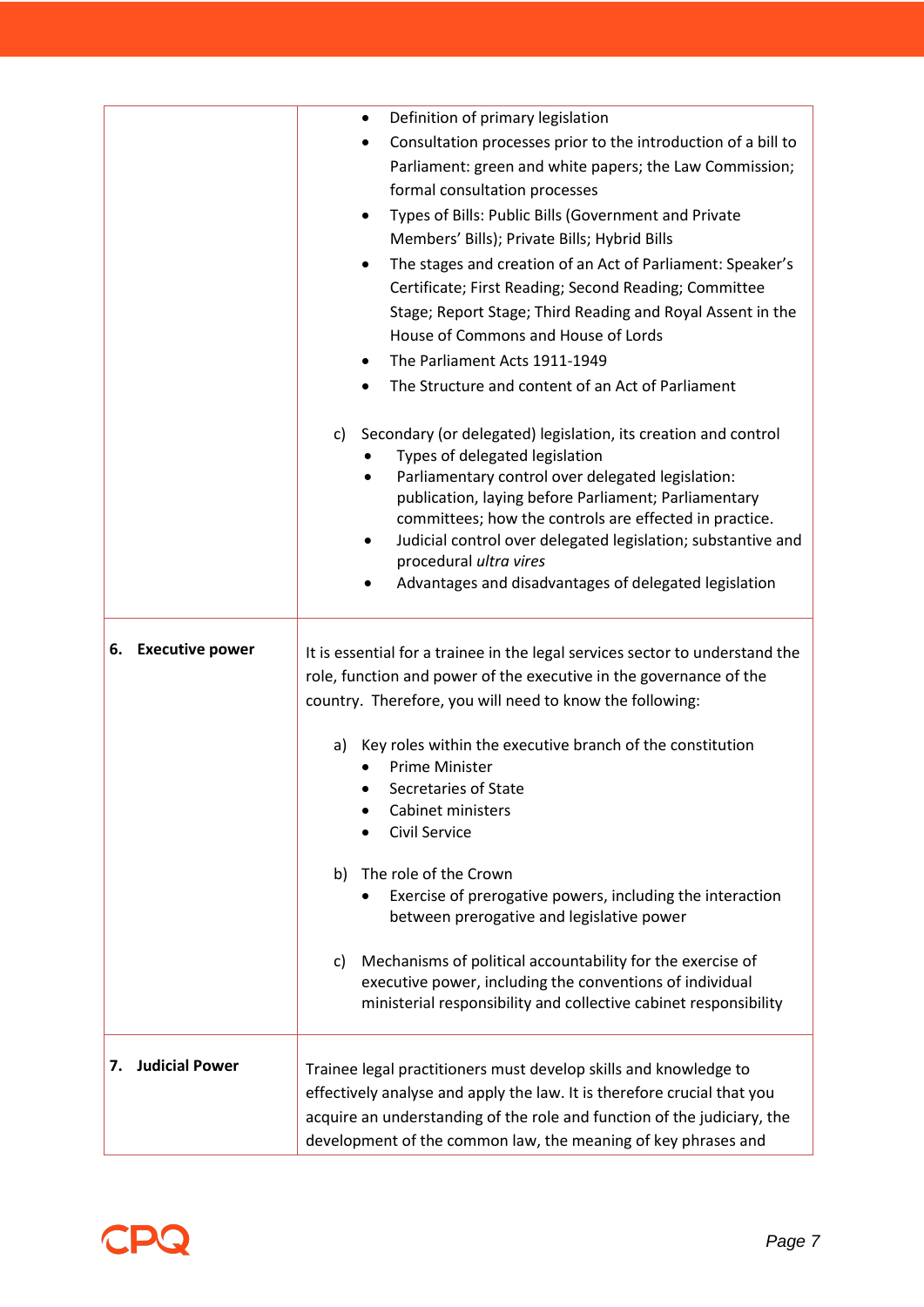|                              | terms such as ratio decidendi and how case law interacts with                                                                                 |
|------------------------------|-----------------------------------------------------------------------------------------------------------------------------------------------|
|                              | legislation. Therefore, you will need to know the following:                                                                                  |
|                              |                                                                                                                                               |
|                              | Judicial independence and impartiality, including the<br>a)                                                                                   |
|                              | independence of the Supreme Court                                                                                                             |
|                              | b) An overview of common law                                                                                                                  |
|                              | Citation of cases                                                                                                                             |
|                              | How common law is developed, including judgments, ratio<br>$\bullet$<br>decidendi and obiter dicta                                            |
|                              | The hierarchy of the Courts and the doctrines of precedent<br>$\bullet$<br>and stare decisis                                                  |
|                              | Binding and persuasive judgments                                                                                                              |
|                              | The interplay of common law and legislation<br>$\bullet$                                                                                      |
|                              | c) The status of decisions and impact of the following                                                                                        |
|                              | The United Kingdom Supreme Court (with reference to the                                                                                       |
|                              | Practice Statement on Judicial Precedent 1966)                                                                                                |
|                              | • The Court of Appeal (with reference to Young v Bristol<br>Aeroplane Co Ltd (1944) and other relevant case law)                              |
|                              | • The High Court                                                                                                                              |
|                              | Other influential courts: the European Court of Justice, The                                                                                  |
|                              | European Court of Human Rights and the Privy Council                                                                                          |
|                              | EU law following the United Kingdom's withdrawal from the                                                                                     |
|                              | <b>European Union</b>                                                                                                                         |
| <b>Judicial review</b><br>8. |                                                                                                                                               |
|                              | Legal practitioners must have a foundational understanding of the use<br>of judicial review as a mechanism for challenging executive decision |
|                              | making. Therefore, you will need to know the following:                                                                                       |
|                              | a) The purpose of judicial review and its constitutional<br>significance                                                                      |
|                              |                                                                                                                                               |
|                              | The grounds for judicial review: illegality, procedural unfairness<br>b)<br>and irrationality (including Wednesbury reasonableness)           |
|                              | Remedies for successful application for judicial review:<br>c)<br>Mandatory orders                                                            |
|                              | Prohibiting orders                                                                                                                            |
|                              | Quashing orders                                                                                                                               |
|                              | Injunctions                                                                                                                                   |
|                              | Declarations                                                                                                                                  |
|                              | <b>Damages</b>                                                                                                                                |
|                              | The role of the Upper Tribunal in judicial review, with reference<br>d)<br>to the Tribunals, Courts and Enforcement Act 2007.                 |